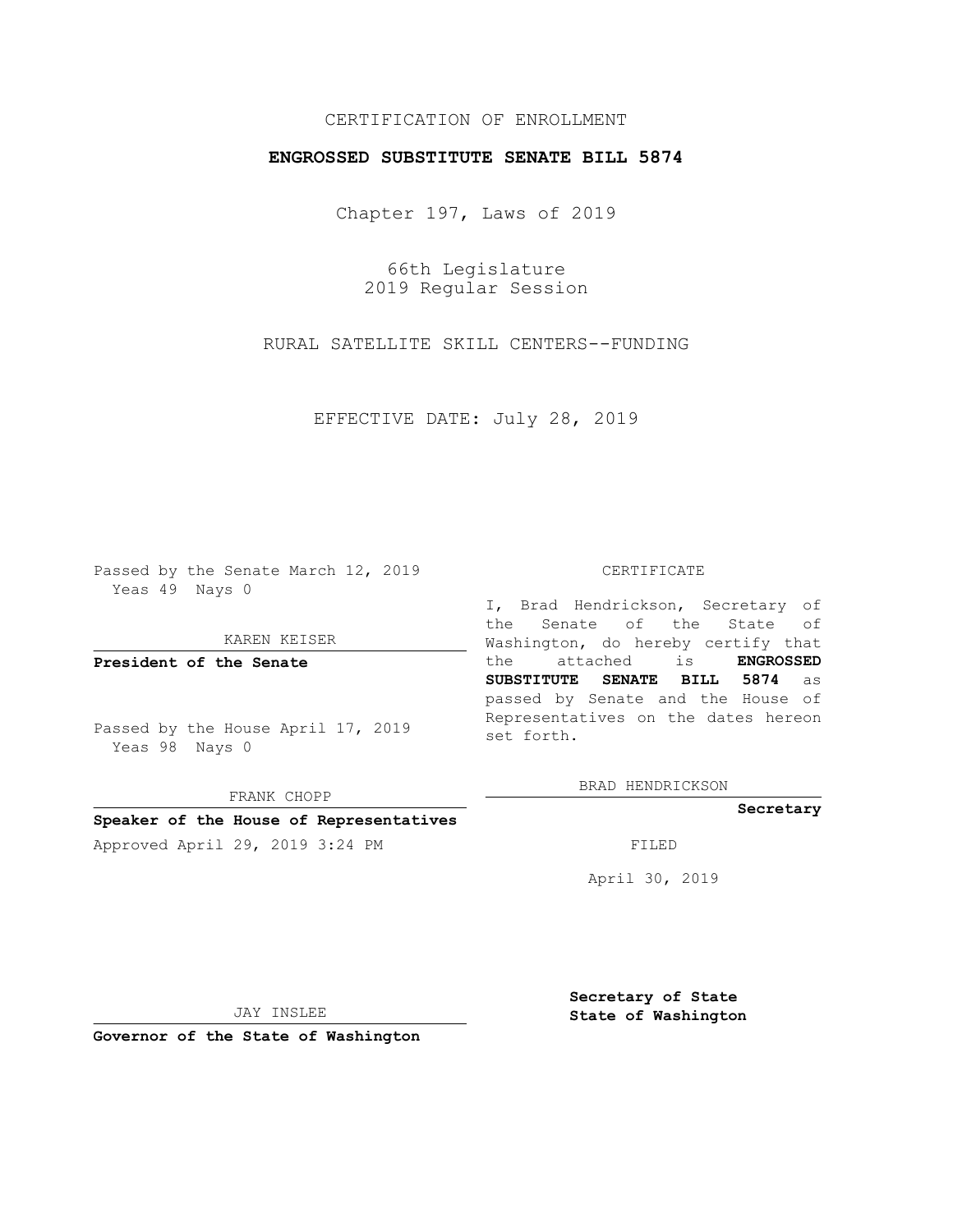### **ENGROSSED SUBSTITUTE SENATE BILL 5874**

Passed Legislature - 2019 Regular Session

**State of Washington 66th Legislature 2019 Regular Session**

**By** Senate Early Learning & K-12 Education (originally sponsored by Senators Warnick, Billig, Becker, Short, Fortunato, Rivers, Walsh, O'Ban, Bailey, Wilson, L., Holy, Wagoner, and Wellman)

READ FIRST TIME 02/22/19.

 AN ACT Relating to direct funding for rural satellite skill 2 centers; and amending RCW 28A.245.020.

BE IT ENACTED BY THE LEGISLATURE OF THE STATE OF WASHINGTON:

 **Sec. 1.** RCW 28A.245.020 and 2007 c 463 s 3 are each amended to 5 read as follows:

 (1) Beginning in the 2007-08 school year and thereafter, students attending skill centers shall be funded for all classes at the skill center and the sending districts, up to one and six-tenths full-time equivalents or as determined in the omnibus appropriations act. The office of the superintendent of public instruction shall develop procedures to ensure that the school district and the skill center report no student for more than one and six-tenths full-time equivalent students combining both their high school enrollment and skill center enrollment. Additionally, the office of the superintendent of public instruction shall develop procedures for determining the appropriate share of the full-time equivalent enrollment count between the resident high school and skill center.

 (2)(a) A rural satellite skill center must report direct enrollment and receive direct funding if it meets the following criteria: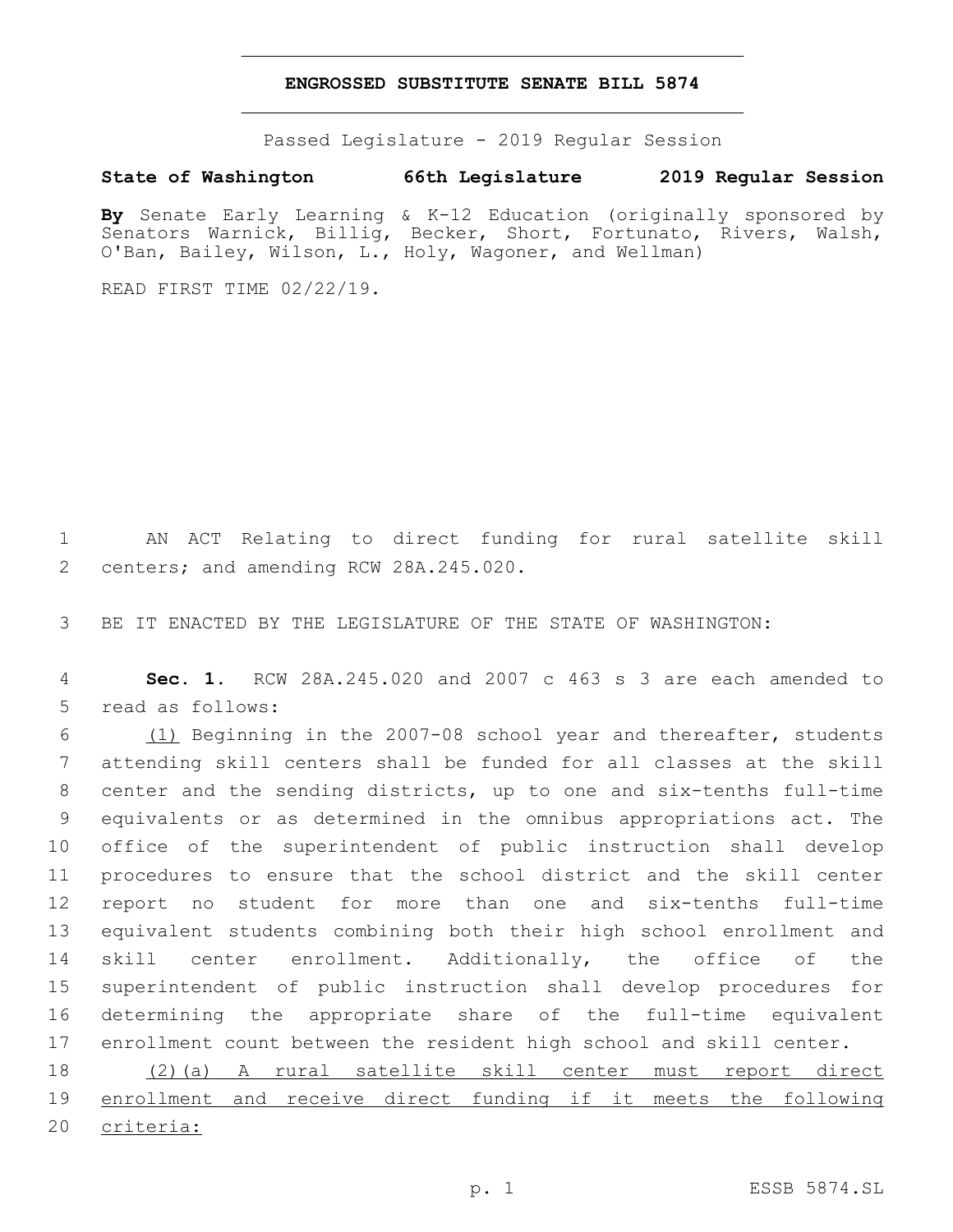(i) The center is located at least thirty miles from a core campus or other satellite program and enrolls students from a minimum of two school districts; (ii) The center is solely responsible for hiring staff and 5 covering all staffing costs; (iii) The center is solely responsible for providing facilities, equipment, materials, supplies, and training; (iv) The center has demonstrated the ability to build successful community and local business partnerships; (v) The center has been operational and has secured agreements for at least one year with two or more rural districts in the area to accept and enroll students in the center, has completed the required 13 feasibility study, and has secured commitments from local businesses or industries; (vi) The career and technical education advisory committee and the local school district board of directors recommend and support 17 the direct funding; and (vii) The center shares liability of all reviews for the purposes of auditing and the consolidated program review including state and federal monitoring of the career and technical education programs. 21 (b) A core campus skill center may receive, for administrative purposes, up to seven percent of the funding provided to a partnered rural satellite skill center under (a) of this subsection. (c) A core campus skill center may charge the annually required per-pupil facility fee consistent with RCW 28A.245.100 related to minor repair and maintenance capital accounts as negotiated in the interdistrict cooperative agreement. (3) For the purposes of this section, "rural," consistent with the definition in the small, rural school achievement program and the rural education achievement program eligibility criteria, means: (a) A local education agency that serves only schools that have a national center for education statistics school locale code of forty- one, forty-two, or forty-three; or (b) A local education agency that is located entirely within counties with a population density less than one hundred persons per square mile or counties smaller than two hundred twenty-five square miles as determined and published by the office of financial management each year for the period of July 1st to June 30th.

> Passed by the Senate March 12, 2019. Passed by the House April 17, 2019.